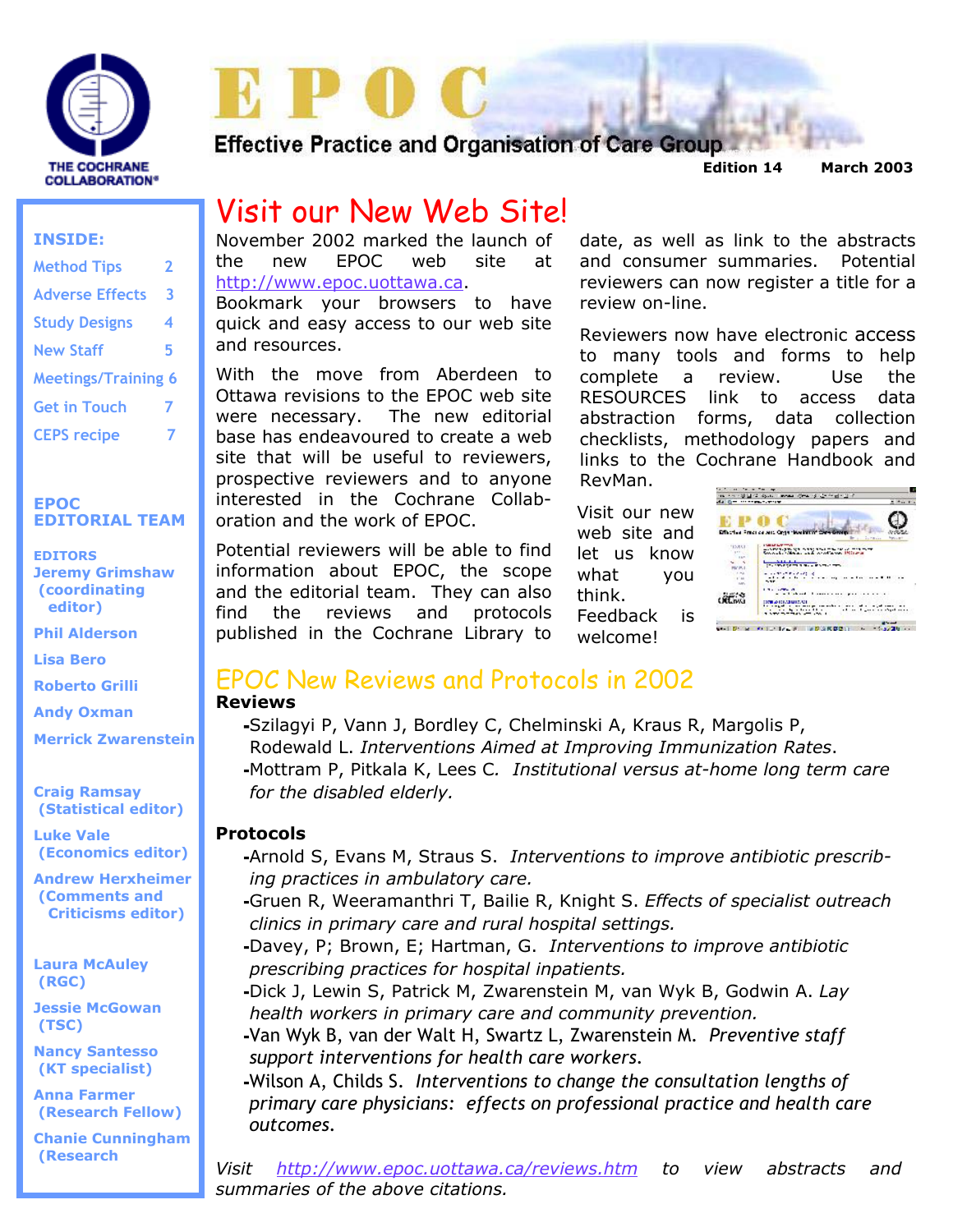# Methodology Tips

#### **How do you include trials with more than two groups into a single meta-analysis?**



Many clinical trials randomise participants to one of several intervention groups (typically one control group and two or more intervention groups). When considering such trials for a systematic review, a reviewer must think about which intervention groups are relevant to their review and which groups are relevant to particular metaanalyses.

In addition, if more than two groups are to be considered for a single metaanalysis, the reviewer has a couple of options available to them:

**1.** Each pair-wise comparison (control versus intervention 1; control versus intervention 2 …) may be included separately, but with control group(s) divided out evenly among the comparisons. For example, if a trial compares 100 control hospitals with 100 hospitals receiving reminders for asthma and with another 100 hospitals receiving reminders for diabetes, then two comparisons of 100 intervention hospitals against 50 control hospitals might be entered into a meta-analysis of reminders.

**2.** All intervention arms might be combined into one group, and all control arms might be combined into a control group. In the above example, this implies a single comparison of 100 hospitals (control) versus 200 hospitals (intervention 1+2).

In no circumstances should all participants in the control group be added twice to the same meta-analysis. Further detailed discussion may be found in the latest version of the Cochrane Handbook.

#### **Things for reviewers to consider**

Which intervention groups are relevant to the review?

Which intervention groups are relevant to a particular meta-analysis?

How to include multiple intervention groups in a meta-analysis?

> Craig Ramsay EPOC Statistical Editor

# Methodology Resources

#### **The Cochrane Reviewer's Handbook**

On-line and in PDF format at http://www.cochrane.org/cochrane/hbook.htm The Reviewers' Handbook is the official document which describes in detail the process of creating Cochrane systematic reviews.

### *NEW* **Cochrane Collaboration open learning material for reviewers**

On-line and in PDF format at http://www.cochrane-net.org/openlearning/

This material is designed to help train reviewers in the methods and processes of performing a Cochrane review. It includes information about the formulation of appropriate questions, literaturesearching, critical appraisal, statistical analysis and interpretation and application of findings. Use this with The Cochrane Reviewer's Handbook and as a stand alone training module.

#### **EPOC Methods Papers**

Papers available in PDF format at http://www.epoc.uottawa.ca/methods.htm These papers were developed to deal with common methodological issues encountered within our reviews.

Do you have any methodology questions?

**Contact** Laura McAuley at *lmcauley@uottawa.c a*

We may feature the answer to your question in our next

t<mark>ter</mark>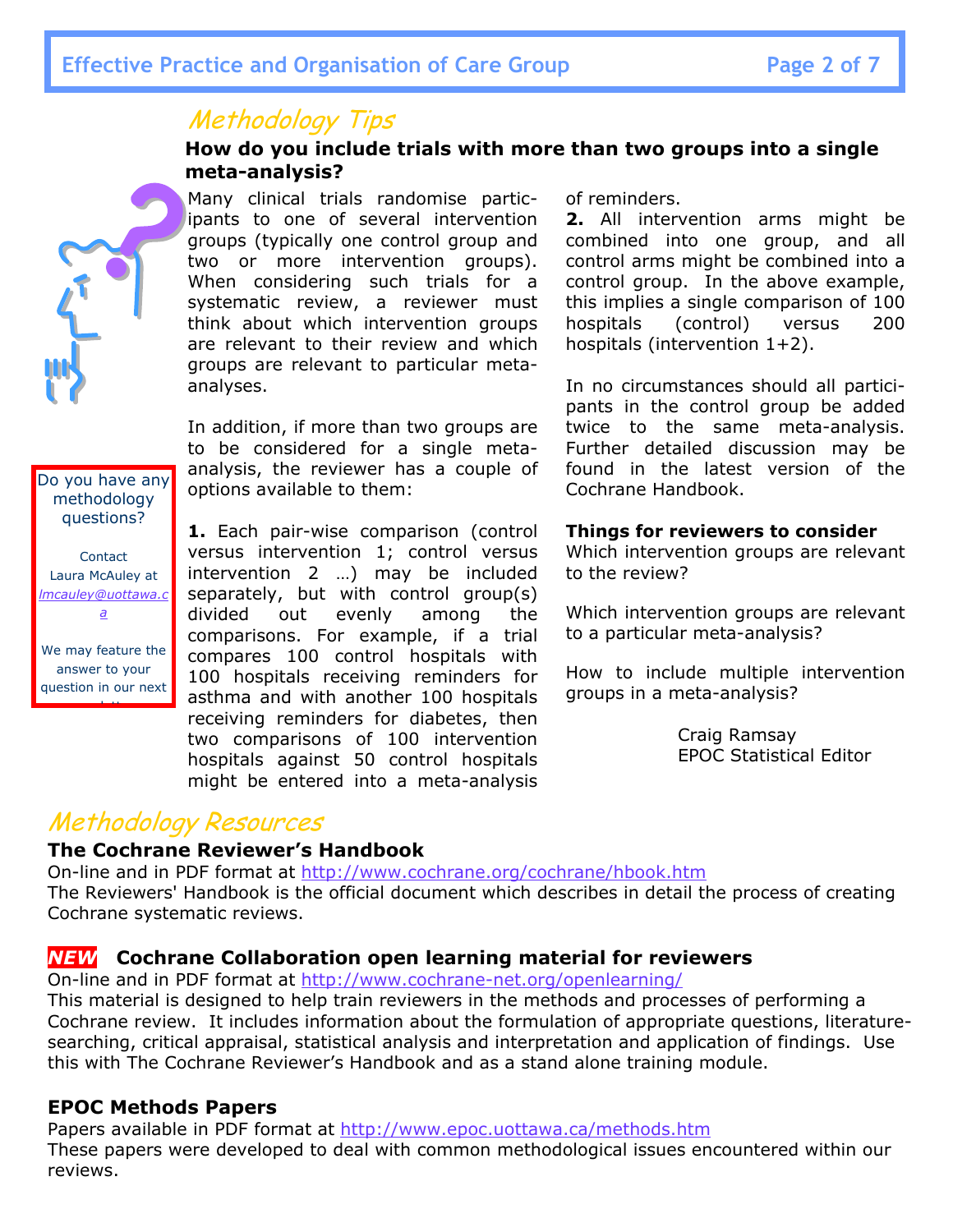### Incorporating information on adverse events into our reviews

Cochrane reviews have, until now, concentrated on assessing the effectiveness of interventions in randomised trials for two reasons. **First**, it was the only realistic way of getting to grips with the huge heap of trials that had to be reviewed. **Second**, efficacy or effectiveness is what clinical trials set out to demonstrate.

The sophisticated search strategies were developed to ensure that all randomised controlled trials (RCTs) are identified. A direct consequence of the focus on effectiveness, that is, the intended and hoped for benefits of interventions, has been the relative neglect of adverse effects. The Collaboration has taken almost ten years to realise that **negative effects need as much attention as the positive ones, and should be assessed with similar thoroughness**. Until our reviews do that they remain seriously biased.

The evidence about harm done by interventions is much less solid than evidence of effectiveness from good controlled trials. Trials are designed to detect and quantify specified benefits. Most trials to find out whether an intervention does harm are unethical, eg. human toxicology. There are many different kinds of harm, and most of them are unexpected so that adverse outcomes can often not be specified in trial protocols. Because of this asymmetry between benefits and harms, reports of RCTs contain very little information about adverse events – rarely describing how they were looked for and recorded, and giving little detail.

Much important information about adverse effects of organisational interventions comes from qualitative studies, including surveys and interviews made after the main study has been completed and published.

These problems have serious implications for EPOC reviews, even though adverse effects of organisational interventions are more rarely reported than adverse effects of drugs or surgery. Meta-analyses will hardly ever be possible, only descriptive summaries.

Apart from developing search strategies for finding reports of adverse events, and methods for summarising and combining them, our reviews need to consider what kinds of adverse events/consequences of interventions we should look out for. Very often they will appear much later than the positive effects that studies are planned to detect.

#### **How can EPOC reviewers incorporate information on adverse events into their reviews?**

As a first step, and the only one that EPOC reviewers can take immediately, is to discuss the problem in the review and to suggest how it might be best pursued. One way to encourage that would be to intro-duce a standard heading, at least in the Discussion section, say '**Adverse Effects**'.

> Andrew Herxheimer Emeritus Fellow, UK Cochrane Centre

*MORE INFO* A proposed draft addition to the Cochrane Reviewer's Handbook for recommendations for considering adverse effects and beneficial side effects has been developed. Read this document at http://www.dsru.org/wwwboard/latestdraft.pdf



#### **Interested in writing a review and already have a topic in mind?**

You can register your title using the form found on the EPOC web site or you can submit the title electronically directly from our web site.

Visit http://www.epoc.uottawa.ca/titleregistration.htm.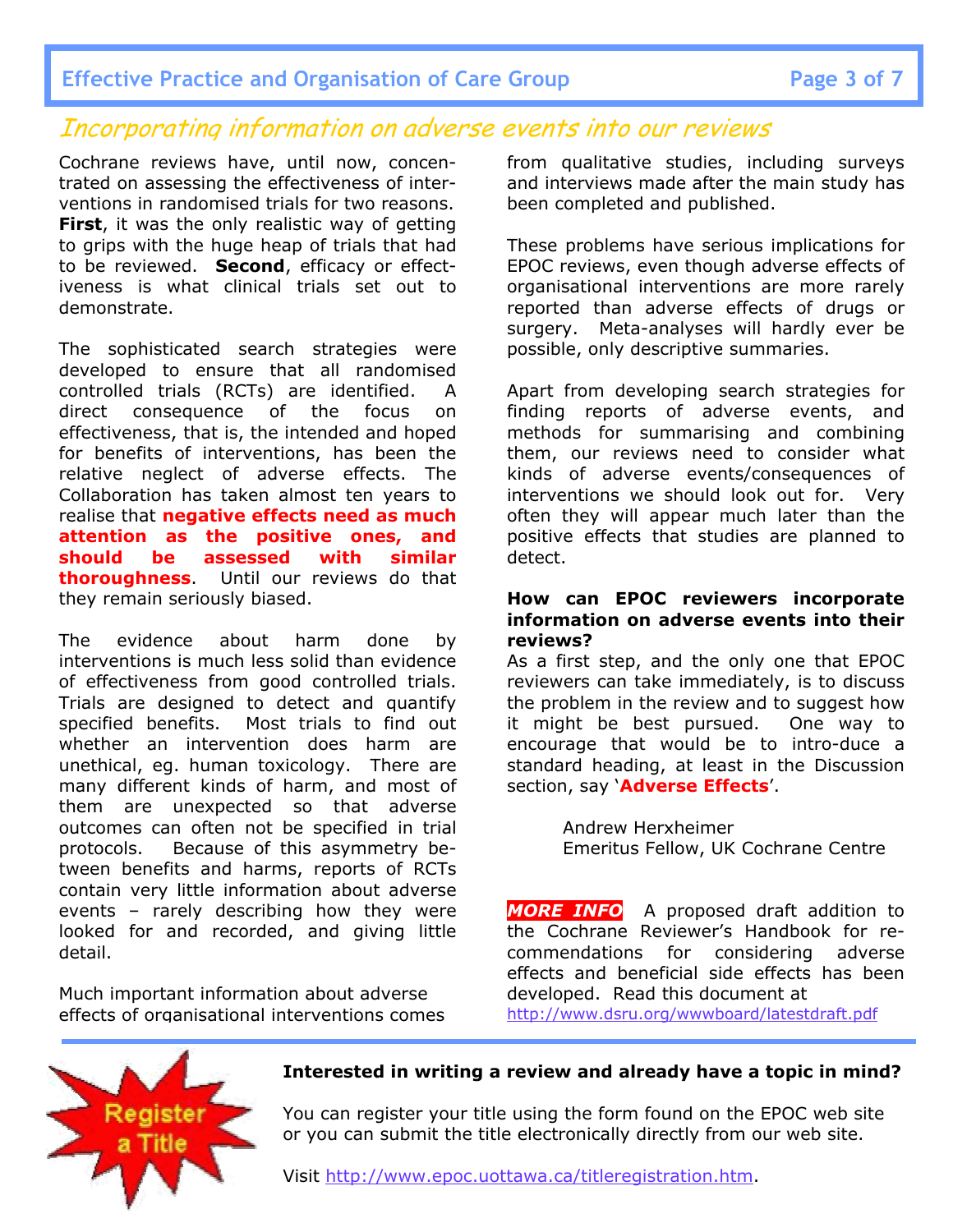# Study designs accepted for inclusion in EPOC reviews

Although randomised controlled trials (RCTs) are considered the "gold standard" of study design, EPOC recognizes that it may not be feasible to evaluate many organizational, professional or financial interventions in a RCT.

Therefore, any of the following five study designs may be considered for inclusion in EPOC reviews. We ask reviewers to consider their specific review question in deciding which design(s) to include and provide some justification or rationale for the decision.

#### **Patient randomised controlled trials (P-RCT)**

Individual patients are randomised to an intervention or control group. Randomisation ensures that patients in each group should differ only in their exposure to the treatment – all other measurable and non-measurable effects should be distributed equally between the groups.

Although the P-RCT is considered the most robust method of health technology assessment, it may be suboptimal for many comparisons that evaluate interventions within the scope of EPOC. In some cases, there is a danger that the treatment offered to control patients will be contaminated by health care professionals' experiences of applying the intervention to patients in the experimental group resulting in an underestimate of the true effects of strategies.

### **Cluster randomised controlled trials (C-RCT)**

C-RCTs overcome the contamination by randomising professionals or groups of professionals to different interventions. However, this means the fundamental assumption of independence is violated, because patients within any one cluster are more likely to respond in a similar manner (e.g. treatment of patients by a single physician is more likely to be more consistent than treatment by a number physicians).

This lack of independence means larger sample sizes are required to adjust for the clustering effect, and analysis should be undertaken at the cluster level or using special analytic techniques.

#### **Non-randomised cluster controlled trials**

These are patient or cluster trials where allocation to treatment and control groups was quasi-random (e.g. alternated allocation).

### **Controlled before and after studies (CBAs)**

CBAs incorporate a non-randomised control group. Data is collected on the control and intervention groups before the intervention is introduced and then further data is collected after the intervention has been introduced. The reliability of the estimate of effect is questionable because there may be unidentified differences between the intervention and control groups which may have contributed to the effect.

#### **Interrupted time series designs (ITS)**

ITS designs provide a robust method of measuring the effect of an intervention when randomization or identification of a control group are impractical (e.g. change in policy) Multiple data points are collected before and after the intervention. The intervention effect is measured against the pre-intervention trend. There is no way to assess the impact of any concurrent events on the outcomes of interest.

#### **Lumping and Splitting**

EPOC is working on our editorial policy on lumping and splitting – look for further information in the next issue.

We are interested to hear your thoughts as we work out our policy. Send any comments to lmcauley@uottawa.ca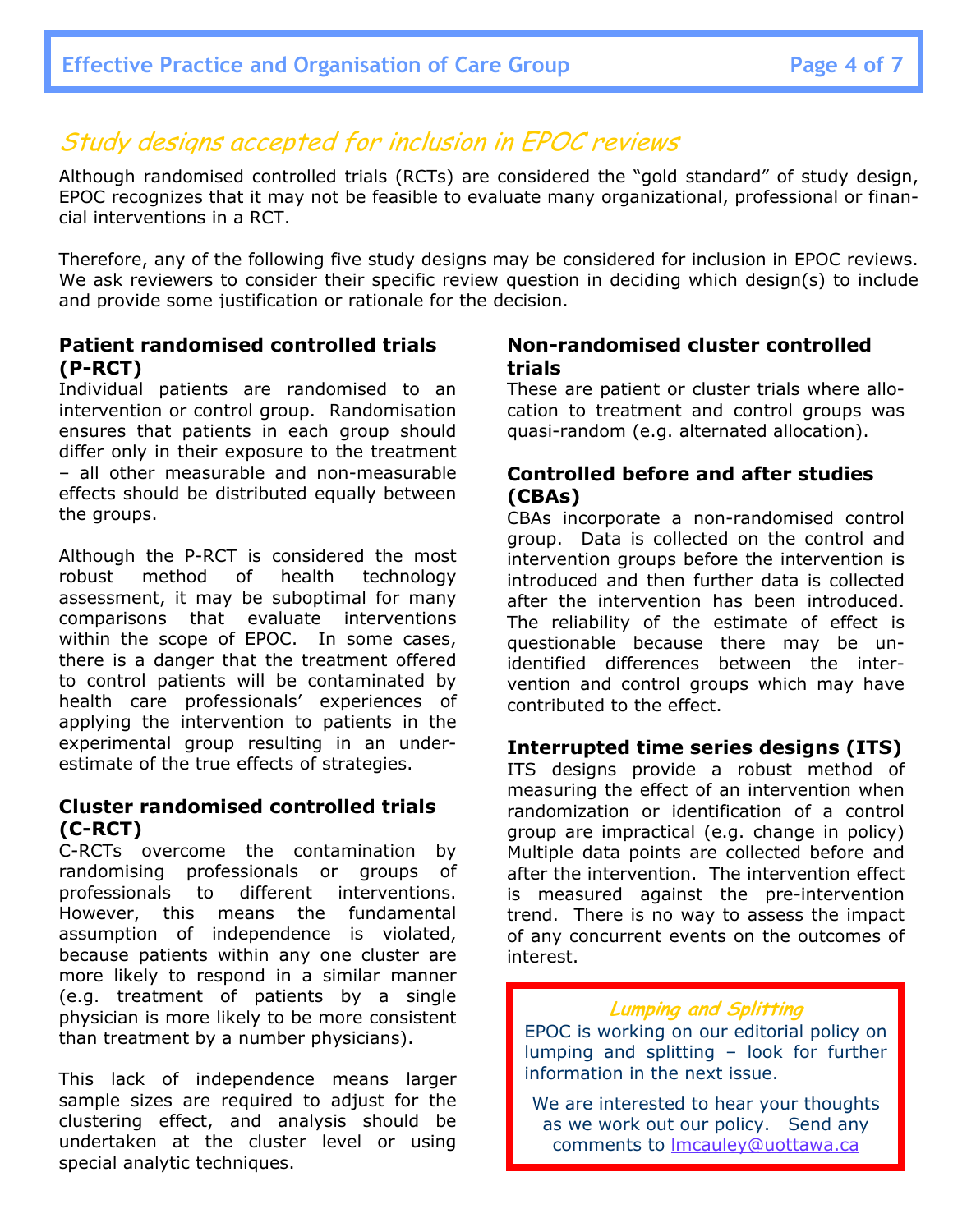# New members of the EPOC team

We wish to welcome and introduce the new members who joined our team since July 2002.

### **Phil Alderson, editor**

Phil is the Associate Director of the UK Cochrane Centre and a public health doctor. He has worked at the UK Cochrane Centre since 1996, and been in charge of its training programme since 1998. He teaches on systematic review courses and has aided in the development of a short course on analysis of systematic reviews and has developed the Cochrane Collaboration's Open Learning Material for Reviewers. Phil was previously an editor for the Cochrane Injuries Group and published several reviews with the Cochrane Injuries Group. He is currently working on a review of the effects of public disclosure of hospital and clinician performance data.

### **Jessie McGowan, Trial Search Co-ordinator**

Jessie is also an Adjunct Professor in the Department of Medicine at the University of Ottawa and Senior Information Scientist with the Institute of Population Health/Ottawa Health Research Institute. After graduating with a Master Degree in Library and Information Science, she worked as a health librarian as Manager of the Ottawa General Hospital Library, with the Canadian Medical Association and most recently as Director of Library Services with The Ottawa Hospital. She has been President of the Ontario Health Libraries Association and currently is the Past-President of the Canadian Health Libraries Association (CHLA/ABSC) and Co-Chair of the Steering Committee of the National Network of Libraries for Health, a task force of CHLA/ABSC.

Jessie is presently updating the EPOC registry. In addition, **Anna Farmer** (research fellow), **Chanie Cunningham** (research assistant) and **Cara Bradley** (Librarian at Regina General Hospital) are helping to code articles for the EPOC Registry.

If you have any questions about search strategies or questions about the EPOC registry, please contact Jessie at jmcgowan@uottawa.ca or call (613) 562-5800 ext. 2359.

### **Nancy Santesso, Knowledge Translation Specialist**

Nancy is a Registered Dietitian and practiced clinically before completing a Masters of Library and Information Science. She also completed shortterm contracts at the Evidence Based Centre of Mental Health in Oxford developing patient information; at the Biomedical Library, Vanderbilt University Medical Centre providing critically appraised topics for emergency physicians; and, at the Consumer Health Information Centre, Royal Victoria Hospital, Barrie providing health information to patients.



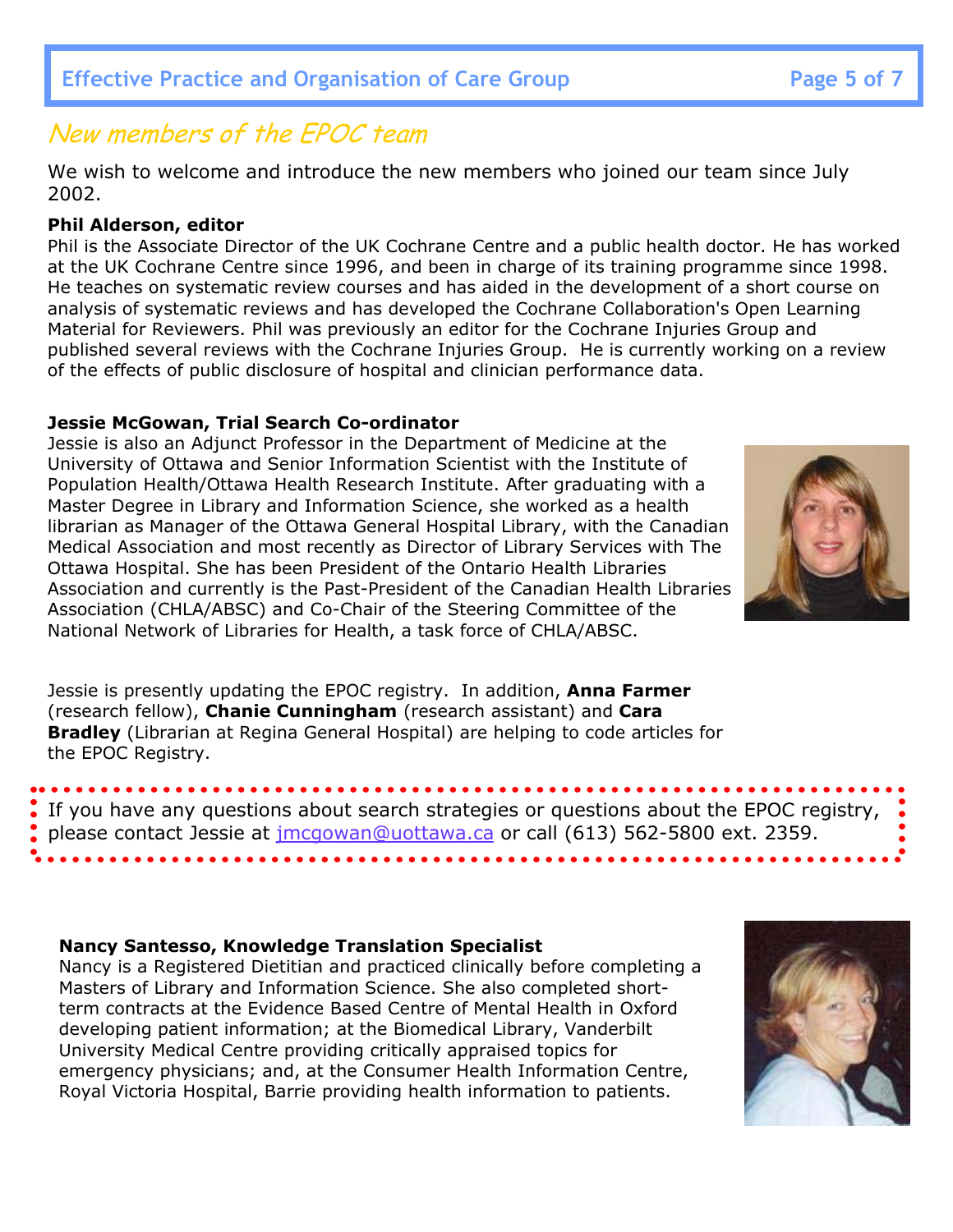### Upcoming Meetings

### The IX Cochrane Colloquium – Evidence, Health Care and Culture **Barcelona, Spain, 26 - 31 October 2003**

The Iberoamerican Cochrane Centre will host the 11th Cochrane Colloquium at Barcelona from Sunday, October 26 to Friday, October 31, 2003.

The Colloquium will focus on evidence, health care and culture. The aims are to address the process of producing quality health care information in depth, and at the same time explore its availability and application, bearing in mind the different circumstances faced by citizens, health care professionals and governments around the world.

Abstracts for oral and poster presentations can be on any topic related to the objectives and topics of the Colloquium. The poster presentations will be available for viewing throughout the second part of the Colloquium. **The deadline for submission** of abstracts is **15th April 2003.**

### The Canadian Cochrane Symposium – Knowledge Translation **Hamilton, Canada, 21 – 22 November, 2003**

This is the third bi-annual conference of The Canadian Cochrane Network and Centre. At the conference Cochrane supporters and contributors meet to help promote and develop the work of the Collaboration in Canada, and to help shape the future directions for the CCN/C. More information about this upcoming event can be found soon at http://cochrane.mcmaster.ca/.

### Upcoming Cochrane Protocol and Reviewer Training Workshops

To view upcoming workshops provided by Cochrane Centres taking place across the world, please visit http://www.cochrane.org/cochrane/workshop.htm.



# For fun – Visit Ottawa - Home of EPOC

EPOC is located at the Institute of Population Health at the University of Ottawa on 1 Stewart Street.

Also spend some time visiting the winter attractions in Ottawa before spring thaw. You won't want to miss skating on the canal and enjoying "beaver tails" and hot cider.



*Visit the web site at http://www.colloquium.info/*

> 2003 **Canadian Cochrane Symposium** on **Knowledge Translation**

November 21-22 Hamilton, Ontario